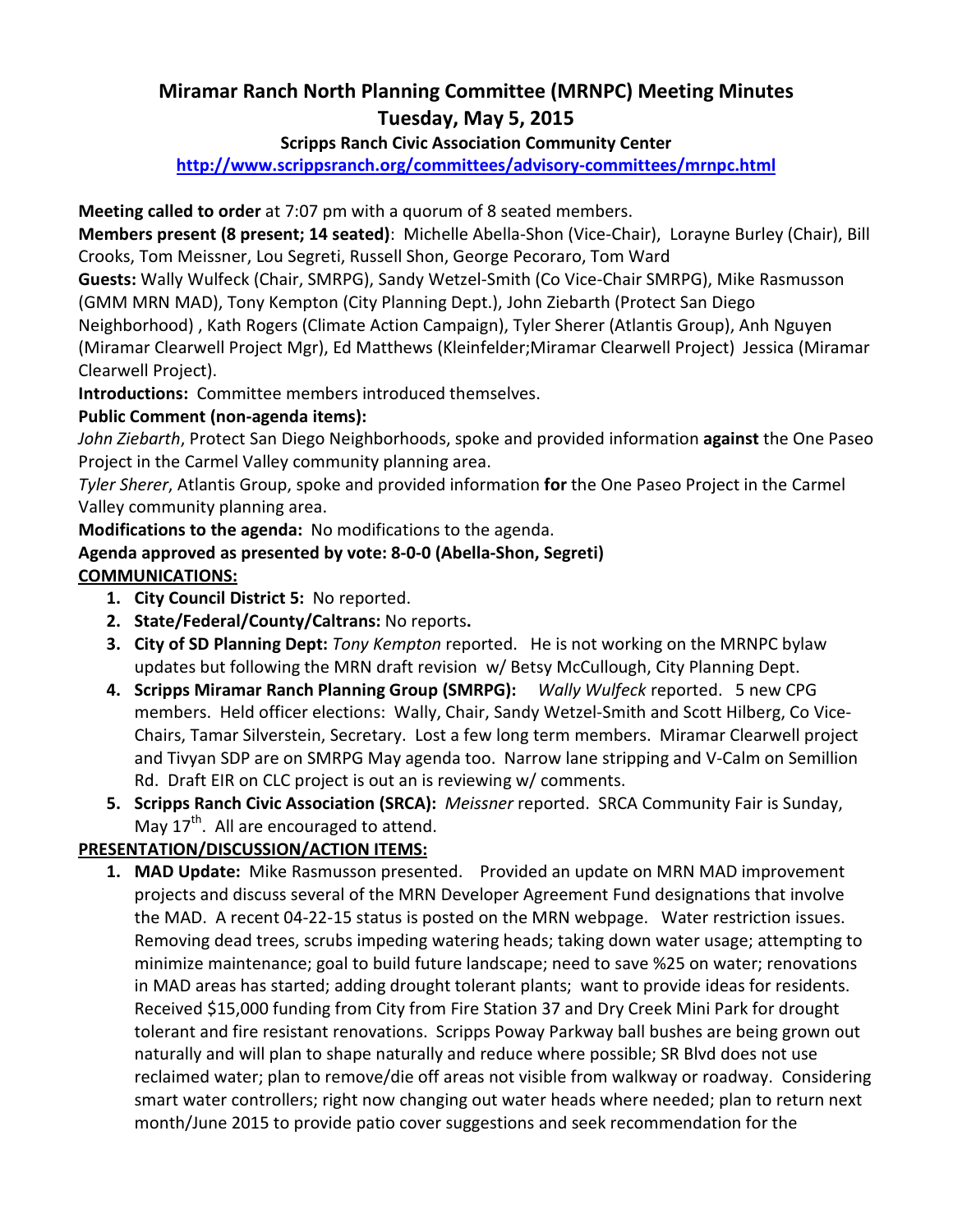developer agreement funds designation items (patio cover, benches, cement fencing) that involves the MAD.

- 2. Climate Action Plan: Kath Rogers presented. Info and draft plan is posted on MRN webpage. Encourages CPGs to get involved in the City CAP. Aims to cut City carbon footprint by ½. Wants 100% renewable energy for City of SD. Zero waste goal. Divert solid wastes.
- 3. Miramar Clearwell Project: Anh Nguyen presented. Along with Jessica and Ed Matthews, consultant for the City. Replacing two wells for water storage. Construction start date is early 2016. Construction completion date is early 2020. New wells improve reliability. Adding new chlorine contact chamber. Landscaping improvements. Solar panels. Tom Messiner asked if there would be a change of footprint and the answer was no. Project overview can be found on MRN webpage.
- 4. MRN Officer Elections: Bill Crooks presented the office slate of Lorayne Burley, Chair, Michelle Abella-Shon, Vice Chair, and Chuck Mitchell, Secretary. Membership queried for additional candidates. A motion was made by Crooks with a second by Segreti to recommend approval to presented office slate (Lorayne Burley, Chair, Michelle Abella-Shon, Vice Chair, and Chuck Mitchell, Secretary). Motion passed by vote of 8-0-0.
- 5. MRN Bylaw Updates: Chair presented. MRNPC received correspondence from Betsy McCullough on 04/08/15 advising reconsideration to (1) remove the null candidate (NC) provision, and (2) consider reducing the CPG size again, in the recommended MRNPC Bylaw draft. Otherwise, draft bylaws would need to be schedule for City Council hearing. The NC provision is as follows: If the number of eligible candidates is equal to or less than the number of open seats then any new member candidates or returning candidates can be placed on the posted meeting agenda and approved as a regular action item with no secret ballot. A motion was made by Abella-Shon with a second by Crooks to recommend removal of the null candidate (NC) provision and reduce the CPG size from 16 to 14 members in the 03-03-15 draft MRNPC Bylaws and send new revision to City planning for council approval. Motion passed by vote of 8-0-0.
- 6. Tivyan Site Dev Permit #412254: No neighboring residents attended. No reported problems or concerns with the SDP project. A motion was made by Segreti with a second by Shon to recommend approval of the Tivyan SDP as presented. Motion passed by vote of 8-0-0.

### CONSENT AGENDA:

1. March 3, 2015 minutes - approved.

## COMMITTEE REPORTS:

- **1. Chair & CPC Report:** March 2015 Chair Report is circulated by email, posted on MRN webpage and attached with posted agenda. MRNPC is seeking new members and all are encouraged to look for new potential members.
- 2. MRN MAD: Mike Rasmusson reported as information item.
- 3. Public Facilities Financing Plan (PFFP): MRN developer fund designations are still active. Seeking quotes for park improvements at Butterfly Park and Spring Canyon Park.
- 4. Schools: Agreed to report only as needed.
- 5. YMCA, Open Space, Parks & Recreation: Mark Thompson, Rancho Family YMCA Director, will provide an update at the June 2015 meeting.
- 6. Round Table: No comments.

\_\_\_\_\_\_\_\_\_\_\_\_\_\_\_\_\_\_\_\_\_\_\_\_\_\_\_\_\_\_

### Other Business: None.

Adjourned at 8:35pm.

Next regular meeting is scheduled for Tuesday, June 2, 2015